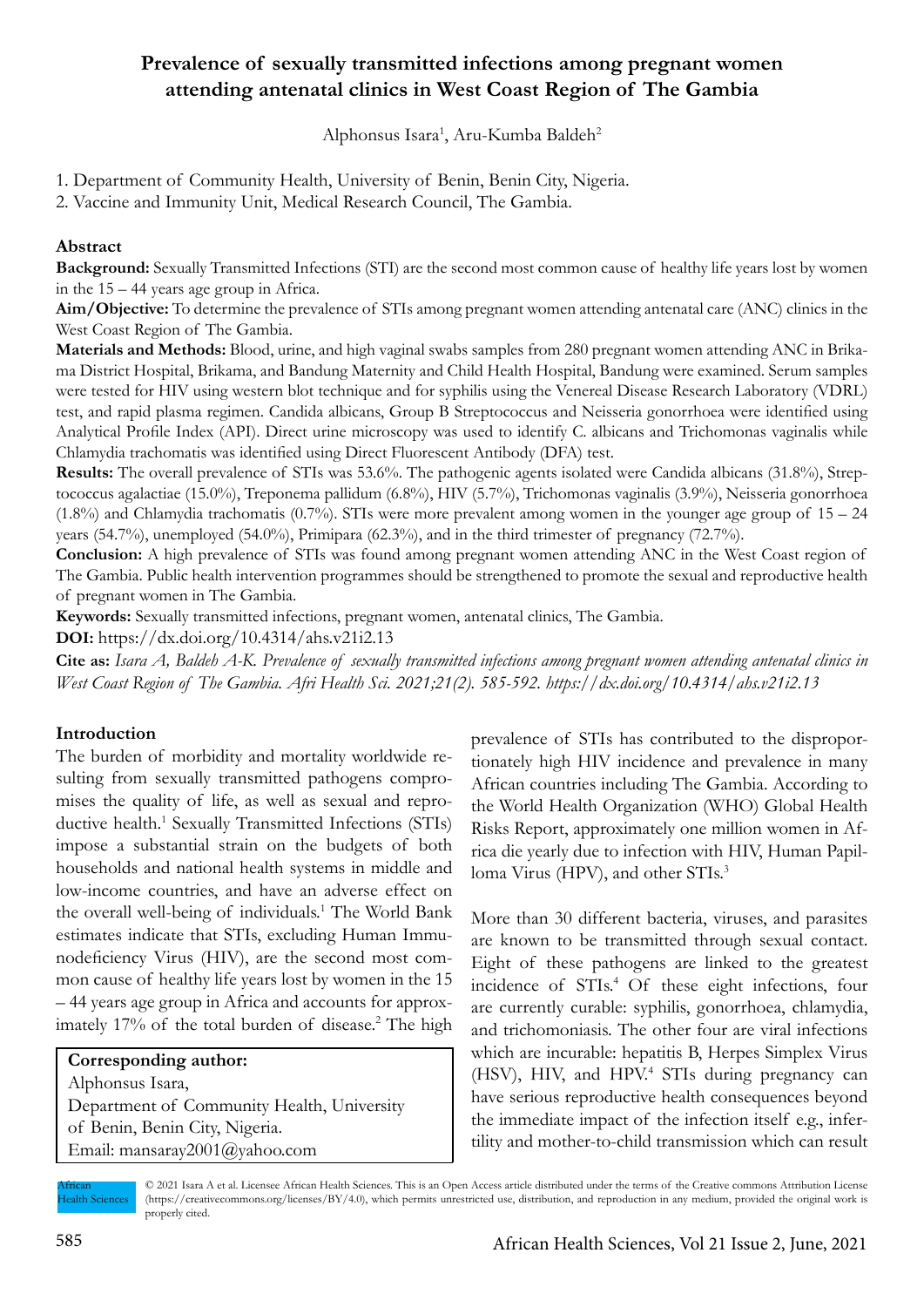in ectopic pregnancy, miscarriage, preterm labour and delivery, stillbirth, neonatal death, low-birth-weight and prematurity, sepsis, pneumonia, neonatal conjunctivitis, and congenital deformities.4,5 Long term morbidities such as cervical cancers, chronic hepatitis, and chronic pelvic infection have also been linked with STIs.<sup>5</sup> There is a high prevalence of STIs in many developing countries (The Gambia is not an exception) and these continue to have an impact on pregnancy outcomes. Unfortunately, most of these countries rely on the syndromic approach to manage STIs in pregnancy - an approach that is poor in identifying asymptomatic infections.<sup>6</sup>

In The Gambia, the prevalence of STIs in pregnant women has not been extensively studied. Over three decades ago, a study on STIs amongst one hundred randomly selected ANC attendees in Bakau, The Gambia, revealed that the prevalence of infection with Candida albicans was 35%, Trichomonas vaginalis 32%, Chlamydia trachomatis 6.9%, Neisseria gonorrhoeae 6.7% and Treponema pallidum 1%.<sup>7</sup> Since then, estimates of STIs amongst pregnant women have relied on sentinel studies among women of reproductive age and other key populations such as female sex workers. However, a study on STIs focusing on the general population showed that 28% of women and 5% of men were HSV2 ELISA positive while 10% of women and 2% of men were positive for syphilis.<sup>8</sup> Another study in the general population revealed that the prevalence of HIV was 6.7%, while that of hepatitis C (HCV) was  $2.1\%$ , with both infections occurring more frequently in males than in females.<sup>9</sup> In order to ascertain the current trends of STIs among pregnant women, this study was carried out to determine the prevalence of STIs among pregnant women attending ANC clinics in the West Coast Region of The Gambia.

### **Materials and Methods Study area and settings**

This study was carried out among pregnant women attending ANC clinics in Brikama District Hospital, Brikama, and Bandung Maternity and Child Health Hospital (formally Jammeh Foundation for Peace Hospital), Bandung, all in the West Coast Region of The Gambia between June and October 2017.

### **Study population**

The study included booked pregnant women attending antenatal clinics at the Jammeh Foundation for Peace Hospital and Brikama District Hospital which were located in the West Coast region of The Gambia. Pregnant women who were too ill to participate were excluded from the study.

#### **Recruitment of participants**

Pregnant women who met the inclusion criteria were recruited consecutively for the study from the two hospitals during antenatal visits.

#### **Sample size calculation**

The minimum sample size required for the study which was calculated using the formula for single proportions  $(n= zpq2/d2)$  was 273.

#### **Data collection**

Data collection was by means of a questionnaire and specimen analysis. The questionnaire was used to collect socio-demographic and obstetric information from the pregnant women. Blood, urine and high vaginal swabs were the specimen analyzed.

#### **Specimen collection**

Collection, transportation, and processing of samples were done according to the standard operating procedures. Urine samples were collected using a sterile urine container. High Vaginal Swabs (HVS) were collected using sterile gloves. A drop of normal saline was put on one frosted glass slide and the HVS was smeared on the frosted glass slide and covered with a cover slip. Three to 5mls of blood was drawn aseptically from each pregnant woman and was emptied into an Ethylenediamineetraacetic Acid (EDTA) vacutainer.

#### **Specimen analysis**

Blood antibodies serological tests: HIV antibody assay was carried out using HIV 1 and 2 rapid test strips (Abbott laboratories-USA) and the positive samples were confirmed using the western blot method. For the detection of Treponema pallidum (syphilis), Venereal Disease Research Laboratory (VDRL) test and rapid plasma regimen were used to determine if the respondents had syphilis.

**Urine analysis:** Wet preparation for the identification of parasites was performed by putting a drop of the centrifuged urine on a clean slide and the slide was covered with a cover slip and viewed under the microscope using X10, X20 and X40 magnifications for the detection of *Trichomonas vaginalis* and *Candida albicans*. The identification of Chlamydia trachomatis was done using Direct Fluorescent Antibody (DFA) test.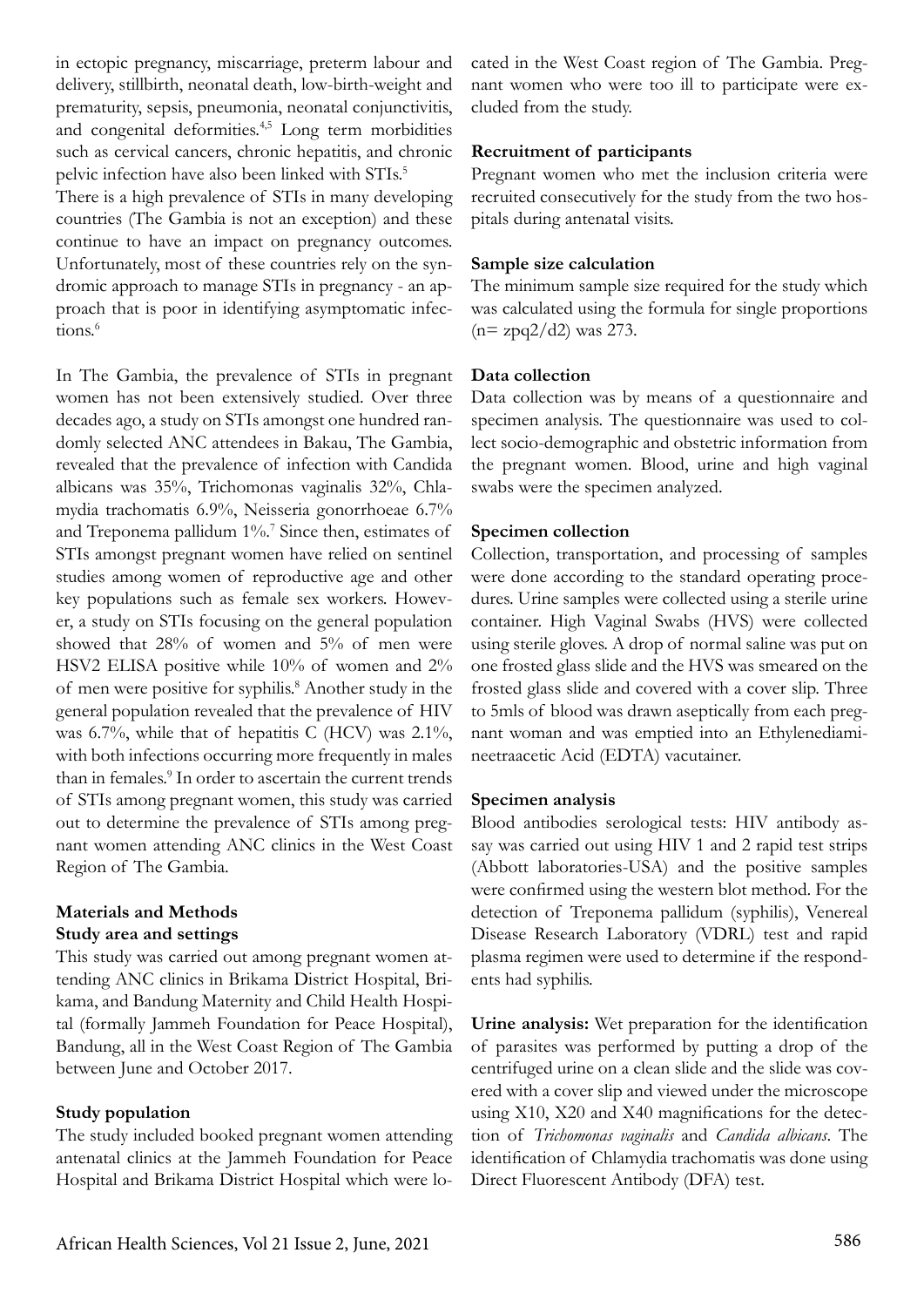### **High vaginal swab analysis**

**Identification of** *Neisseria gonorrhoea***:** The HVS samples were inoculated in Thayer Martin media and incubated for 18 – 48 hours in a carbon dioxide (CO2) incubator. Suspected colonies of Neisseria gonorrhoea were then isolated on chocolate agar. Oxidase test was carried out on the suspected colonies using Oxidase strip. Gram negative diplococcic were further tested using API NH for the identification of Neisseria gonorrhoea.

**Identification of** *Candida albicans***:** HVS samples were inoculated into Sabouraud dextrose media and incubated for 18 – 48 hours. Analytical Profile Index (API) was used for the identification of Candida albicans.

**Identification of Group B** *Streptococcus* **(GBS):** HVS samples were inoculated on gentamicin blood agar and incubated for 18 – 24 hours. The suspected colonies of GBS were then cultured on blood agar to obtain pure colonies. Streptex rapid latex agglutination test and API for streptococcus was used for the identification of GBS.

### **Statistical analysis**

An initial univariate analysis was carried out for all the variables. The association between socio-demographic characteristics of the pregnant women and the prevalence of STIs was tested using Chi-square statistical test. Binary logistic regression was modeled to identify significant independent predictors of the prevalence of STIs. The level of significance was set at  $p < 0.05$ .

### **Ethical consideration**

Ethical approval was obtained from the Joint Gambia Government and Medical Research Council (MRC) Ethics Committee (protocol number R017 039). A written informed consent was obtained from each of the pregnant women before samples were collected from them. The participants were fully assured of confidentiality and anonymity before data collection.

### **Results**

A total of 280 consenting pregnant women aged 15 to 44 years participated in the study. A higher proportion of them  $132 \ (47.2\%)$  were in the age group 25 to 34 years. The median (inter-quartile range) age of the respondents was  $25.5$   $(22.0 - 31.0)$  years. Almost all the respondents were married 276 (98.6%), Muslim 276  $(98.6\%)$  and not employed [276  $(98.6\%)$ ]. A little more than half had no formal education 148 (52.9%), while 168 (60.0%) were of the Mandinka tribe. One hundred and twenty-six (45.0%) were grand-multipara, 168  $(67.2\%)$  had 1 to 4 surviving children and 161  $(64.4\%)$ were at the second trimester.

Table 1 shows the prevalence of STIs and the isolated pathogenic agents. The overall prevalence of STIs was 53.6%. The most prevalent pathogenic agent isolated was *Candida albicans* 89 (31.8%) followed by *Streptococcus agalactiae* 42 (15.0%), *Treponema pallidum* 19 (6.8%), HIV 16 (5.7%), *Trichomonas vaginalis* 11 (3.9%), *Neisseria gonorrhoea* 5 (1.8%), and the least prevalent was *Chlamydia trachomatis* 2(0.7%).

**Table 1:** Prevalence of Sexually Transmitted Infections and the isolated pathogenic agents

| <b>STIs</b>                  | Frequency ( $n = 280$ ) | Percent |
|------------------------------|-------------------------|---------|
| <b>STI</b> test results      |                         |         |
| Positive                     | 150                     | 53.6    |
| Negative                     | 130                     | 46.4    |
| Pathogenic agent*            |                         |         |
| Candida albicans             | 89                      | 31.8    |
| Streptococcus agalactiae     | 42                      | 15.0    |
| Treponema pallidum           | 19                      | 6.8     |
| Human Immunodeficiency Virus | 16                      | 5.7     |
| Trichomonas vaginalis        | 11                      | 3.9     |
| Neisseria gonorrhoea         | 5                       | 1.8     |
| Chlamydia trachomatis        | 2                       | 0.7     |
| <i>*Multiple responses</i>   |                         |         |

The socio-demographic characteristics and prevalence of STIs among the pregnant women is shown in table 2. The proportion of pregnant women who tested

positive for STIs reduced with increasing age group, 65  $(57.2\%)$  in the age group  $15 - 24$  years and 13  $(38.2\%)$ in the age group 35 – 44 years. The association between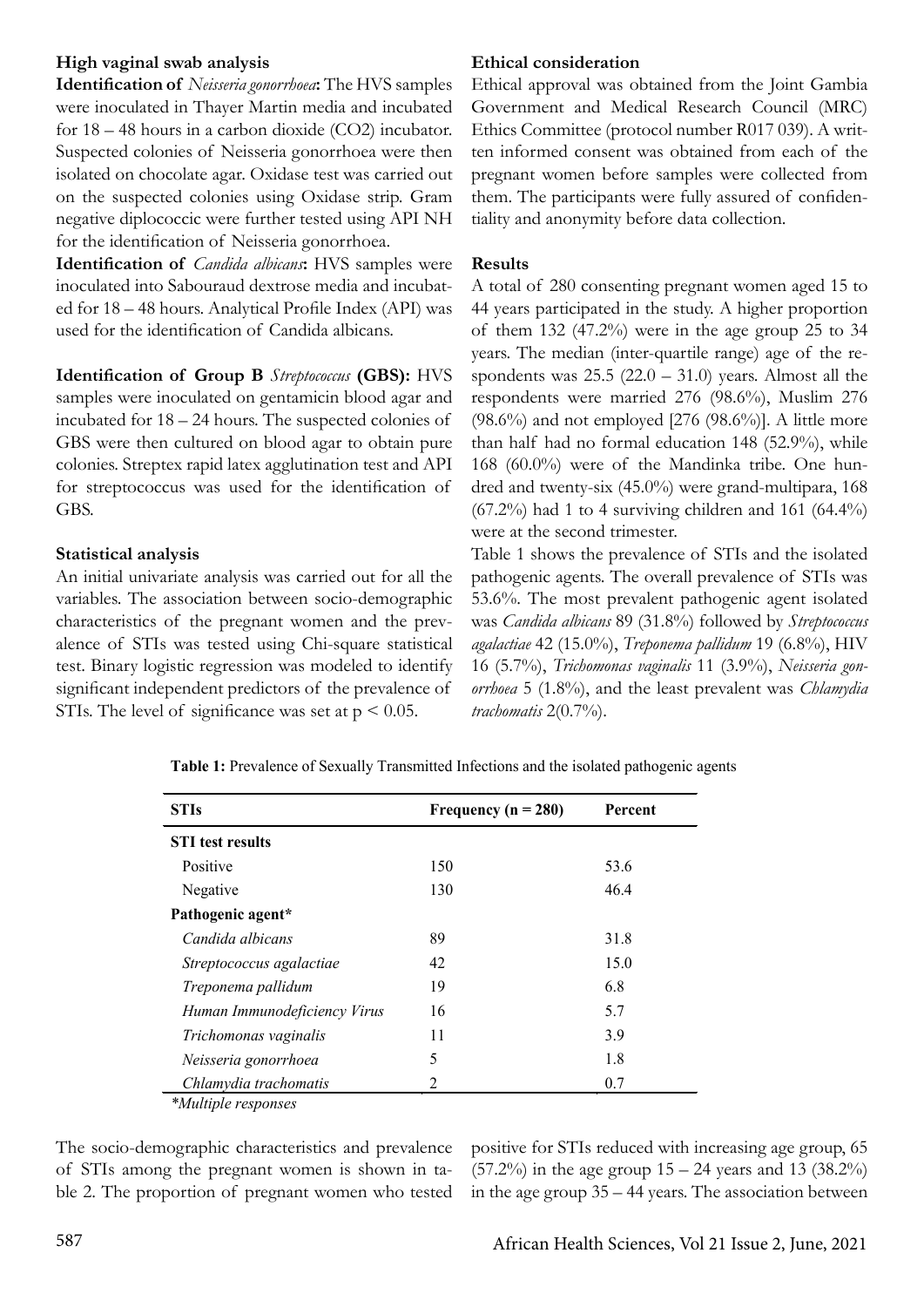age group and STIs was not statistically significant (p=0.149). Similarly, all other socio-demographic variables did not show any statistical association with the development of STIs by the pregnant women. However, it was observed that all the respondents who were not married 4 (100.0%) were positive for STIs when compared to 146 (52.7%) who were married ( $p = 0.126$ ). A higher proportion of Muslim 149 (54.0%) respondents and those who were not employed 149 (54.0%) tested positive for STIs. Considering parity, the prevalence of STIs showed a decreasing trend from primipara 38  $(62.3\%)$  through multipara 50  $(53.8\%$  to grand multiparity 62 (49.2%) [ $p = 0.241$ ]. Thirty-five (61.4%) of the respondents with no child tested positive to STIs compared with 97 (50.8%) of those with 1-4 children and 18 (56.3%) of those with more than four children (p=0.351). A higher proportion of respondents had STIs in the third trimester 8 (72.7%) when compared with first 45  $(53.6\%)$  and second 97  $(52.4\%)$  trimesters  $(p=0.423)$ .

**Table 2:** Socio-demographic characteristics and Prevalence of Sexually Transmitted Infections among the respondents

| <b>Variables</b>          | <b>Prevalence of STIs</b> |                        |         |
|---------------------------|---------------------------|------------------------|---------|
|                           | Positive $[n=150 (%)]$    | Negative $[n=130 (%)]$ | p-value |
| Age group(Years)          |                           |                        |         |
| $15 - 24$                 | 65(57.0)                  | 49(43.0)               | 0.149   |
| 25-34                     | 72(54.5)                  | 60(45.5)               |         |
| 35-44                     | 13(38.2)                  | 21(61.8)               |         |
| <b>Marital Status</b>     |                           |                        |         |
| Married                   | 146 (52.9)                | 130 (47.1)             | 0.126   |
| Not married               | 4(100.0)                  | 0(0.0)                 |         |
| <b>Ethnicity</b>          |                           |                        |         |
| Wolof                     | 16(55.2)                  | 13(44.8)               | 0.988   |
| Mandinka                  | 89(53.0)                  | 79(47.0)               |         |
| Fula                      | 25(55.6)                  | 20(44.4)               |         |
| Jola                      | 12(50.0)                  | 12(50.0)               |         |
| Others**                  | 8(57.1)                   | 6(42.9)                |         |
| <b>Level of education</b> |                           |                        |         |
| None                      | 78 (53.4)                 | 68 (46.6)              | 0.803   |
| Primary                   | 25(55.6)                  | 20 (44.4)              |         |
| Secondary                 | 45 (54.2)                 | 38 (45.8)              |         |
| Tertiary                  | 2(33.3)                   | 4(66.7)                |         |
| <b>Religion</b>           |                           |                        |         |
| Christianity              | 1(25.0)                   | 3(75.0)                | 0.340   |
| Islam                     | 149(54.0)                 | 127(46.0)              |         |
| <b>Employment status</b>  |                           |                        |         |
| Employed                  | 1(25.0)                   | 3(75.0)                | 0.340   |
| Not employed              | 149(54.0)                 | 127(46.0)              |         |
| Parity                    |                           |                        |         |
| Primipara                 | 38(62.3)                  | 23(37.7)               | 0.241   |
| Multipara                 | 50(53.8)                  | 43(46.2)               |         |
| Grandmultipara            | 62(49.2)                  | 64(50.8)               |         |
| <b>Number of children</b> |                           |                        |         |
| $\boldsymbol{0}$          | 35(61.4)                  | 22 (38.6)              | 0.351   |
| $1 - 4$                   | 97 (50.8)                 | 94 (49.2)              |         |
| >4                        | 18 (56.3)                 | 14 (43.80)             |         |
| <b>Gestational Age</b>    |                           |                        |         |
| First trimester           | 45(53.6)                  | 39(46.4)               | 0.423   |
| Second trimester          | 97(52.4)                  | 88(47.6)               |         |
| Third trimester           | 8(72.7)                   | 3(27.3)                |         |

When all the socio-demographic variables were fitted into the binary logistic regression model to identify independent predictors of STIs among the pregnant women; it was found that marital status and parity could be possible predictors of STIs. Married respondents were four times likely to have STIs when compared with their counterparts who were not married (AOR 3.66, 95% CI 0.35 – 37.84). In a similar way, primiparous respondents were four times likely to have STIs when compared with those who are grand multiparous (AOR 3.86, 95% CI 0.37 – 40.33) [table 3].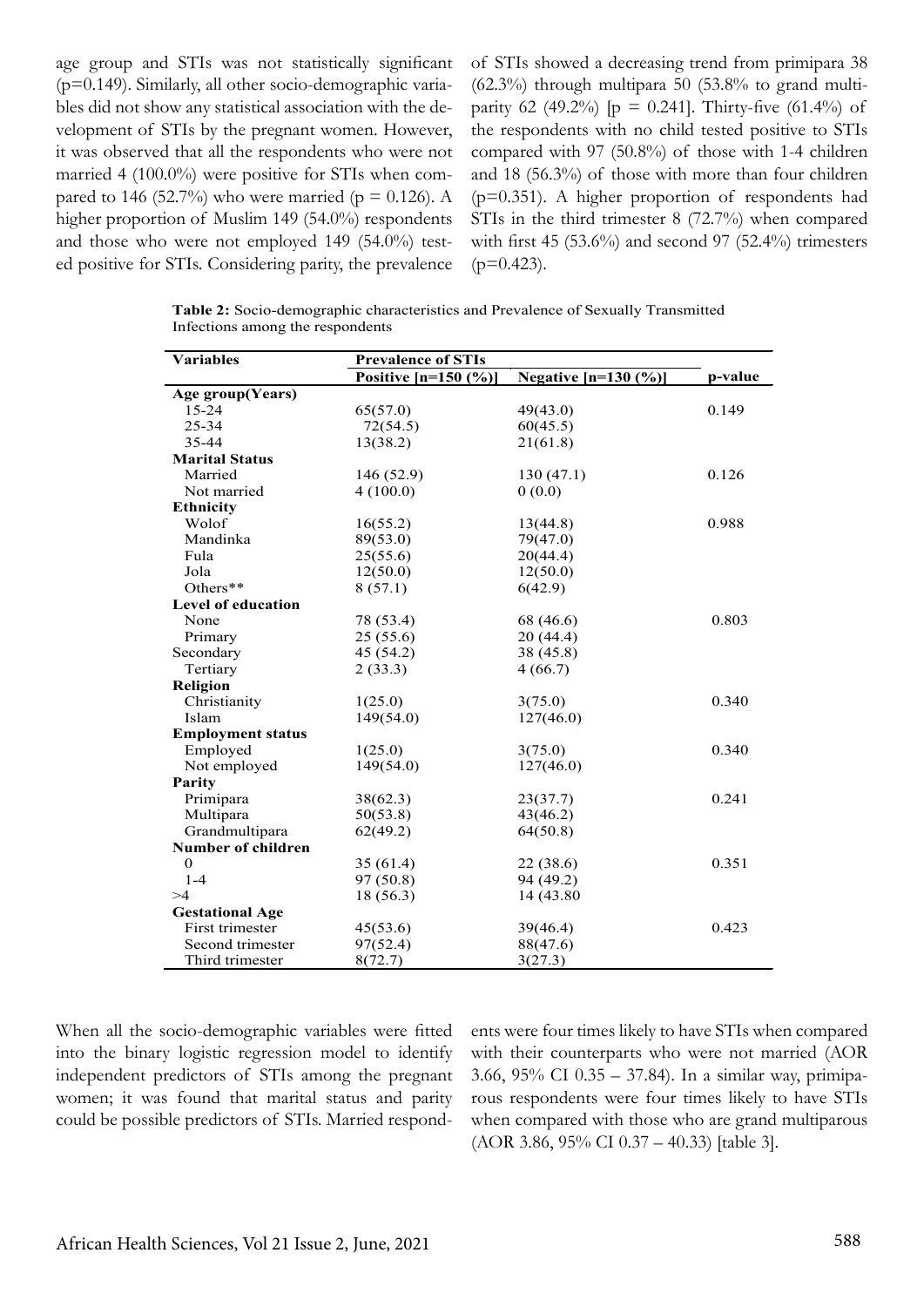|                           | <b>Regression</b> |         |                      |
|---------------------------|-------------------|---------|----------------------|
| <b>Variables</b>          | coefficient       | p-value | <b>AOR</b> (95% CI)  |
| Age (Years)               | $-0.05$           | 0.139   | $0.95(0.90 - 1.02)$  |
| <b>Marital Status</b>     |                   |         |                      |
| Married                   | 1.297             | 0.267   | $3.66(0.35 - 37.84)$ |
| Not married*              |                   |         | 1                    |
| <b>Ethnicity</b>          |                   |         |                      |
| Wolof*                    |                   |         |                      |
| Mandinka                  | $-0.196$          | 0.639   | $0.82(0.36 - 1.87)$  |
| Fula                      | $-0.084$          | 0.864   | $0.92(0.35 - 2.42)$  |
| Jola                      | 0.036             | 0.952   | $1.04(0.33 - 3.28)$  |
| Others                    | 0.043             | 0.952   | $1.04(0.26 - 4.21)$  |
| <b>Level of Education</b> |                   |         |                      |
| Not educated              | $-0.030$          | 0.908   | $0.97(0.58 - 1.63)$  |
| Educated*                 |                   |         | 1                    |
| Religion                  |                   |         |                      |
| Christianity              | 0.147             | 0.900   | $1.16(0.12 - 11.50)$ |
| Islam*                    |                   |         | 1                    |
| <b>Employment</b>         |                   |         |                      |
| status                    |                   |         |                      |
| Employed                  | $-0.946$          | 0.446   | $0.39(0.03 - 4.42)$  |
| Not employed*             |                   |         | 1                    |
| <b>Parity</b>             |                   |         |                      |
| Primipara                 | 1.350             | 0.259   | $3.86(0.37 - 40.33)$ |
| Multipara                 | 0.103             | 0.744   | $1.11(0.60 - 2.05)$  |
| Grandmultipara*           |                   |         | 1                    |
| <b>Number</b><br>of       |                   |         |                      |
| children                  |                   |         |                      |
| $\boldsymbol{0}$          | $-1.768$          | 0.208   | $0.17(0.1 - 2.59)$   |
| $1 - 4$                   | $-0.604$          | 0.197   | $0.55(0.22 - 1.37)$  |
| $>4*$                     |                   |         | $\mathbf{1}$         |
| <b>Gestational Age</b>    |                   |         |                      |
| First trimester           | $-0.806$          | 0.274   | $0.45(0.11-1.90)$    |
| Second trimester          | $-0.889$          | 0.216   | $0.41(0.10-1.68)$    |
| Third trimester*          |                   |         | 1                    |
| Constant                  | 2.330             |         |                      |

**Table 3:** Independent predictors of Sexually Transmitted Diseases among the pregnant women

 $R^2 = 3.9\%$  - 5.2%, Omnibus Tests of model coefficient = 11.11 ( $p=0.803$ ), \*Reference category *Dependent variable was positive test results for STIs. The variables in the model explained 3.9% to 5.2% of the variation observed in the prevalence of STIs amongst the respondents. The model was statistically useful (Omnibus Tests of model coefficient = 11.11, p=0.803).*

#### **Discussion**

This study revealed a high prevalence of STIs among pregnant women attending ANC in the West Coast region of The Gambia. The isolated pathogenic agent includes *Treponema pallidum*, HIV, *Trichomonas vaginalis*, *Neisseria gonorrhoea*, *Chlamydia trachomatis*, *Candida albicans* and *Streptococcus agalactiae*.

This worrisome high prevalence of STIs among the pregnant women could probably be due to the low educational status of the women and the poor knowledge of STIs including HIV/AIDs and their symptomatolo-

gy as reported among the same population in a previous study.10 It therefore means that many of these women could manifest symptoms of STIs without paying attention to it. This portends a great danger to the health of the women and that of their unborn child. A similar study carried out in Tanzania among pregnant adolescent girls attending ANC clinic also revealed a high prevalence of STIs.11 The education and empowerment of women is significant in the reduction of the high burden of STIs amongst women in the African region. The most prevalent pathogenic organism isolated in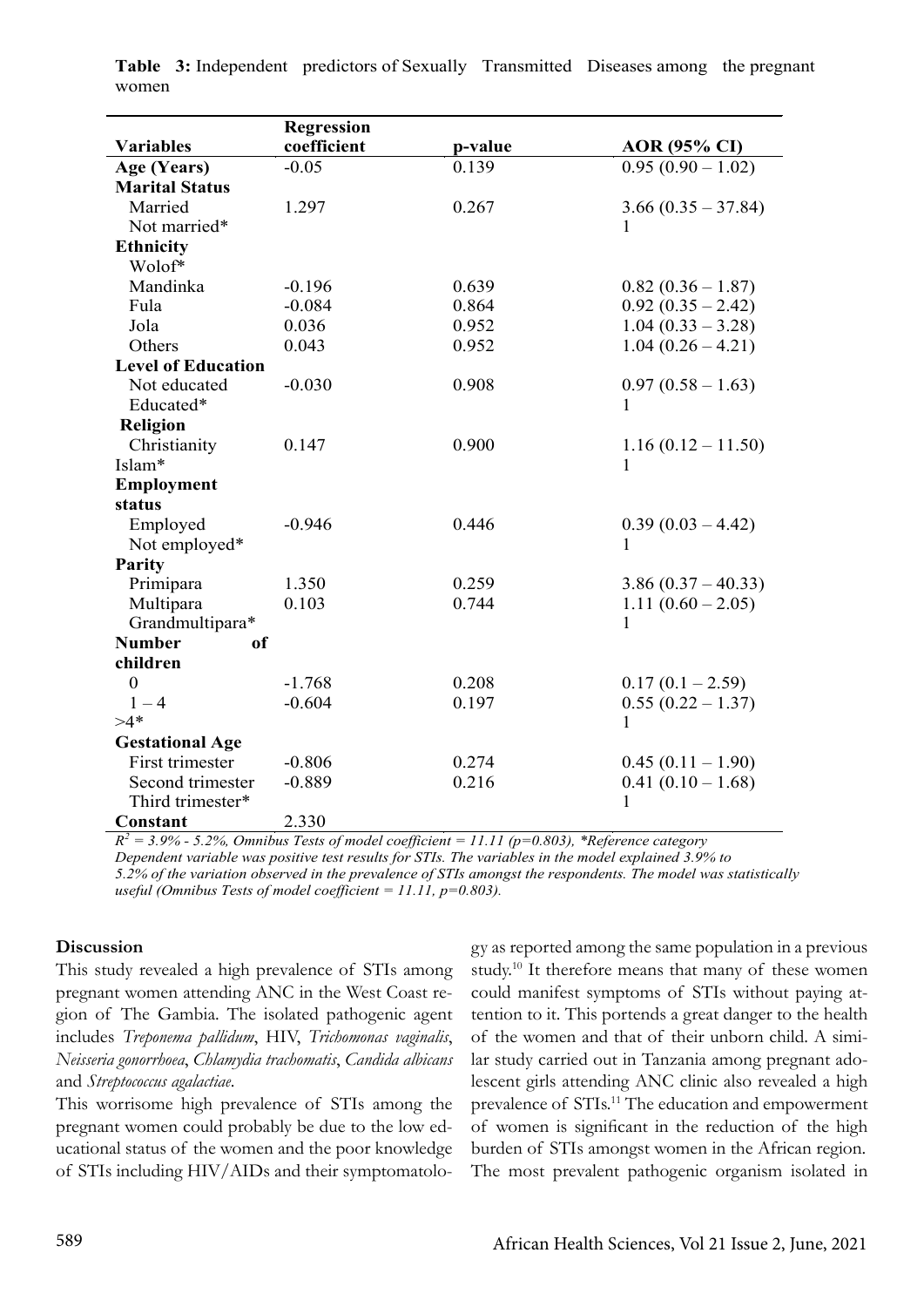the pregnant women was *Candida albicans*. This finding is comparable to previous studies done in The Gambia<sup>7</sup> and Nigeria<sup>12-14</sup> where the prevalence of *Candida albicans* ranged from 21.1% to 60.8%. Although *Cadida species* are ubiquitous in nature, it can cause various infections from superficial to invasive forms. Pregnant women have a two-fold increase in the prevalence of vaginal colonization by *Candida* species compared to non-pregnant women. This association is influenced by increased level of circulating estrogens, and deposition of glycogen and other substrates in the vagina during pregnancy. Vaginal candidiasis in pregnant women has been reported to cause blood stream infections particularly in low birth weight and premature infants. Using molecular typing techniques, vertical transmission of *Candida albicans*, *Candida parapsilosis*, and *Candida glabrata* have been documented.<sup>15,16</sup> Educating women on how to clean themselves after using the toilet (such as wiping from front to back to avoid spreading yeast from the anus to the vagina), early diagnosis and prompt treatment will reduce the spread of candidiasis.

GBS that commonly inhabits the genitals, lower urinary and gastrointestinal tracts of pregnant women have been shown to be a leading cause of perinatal bacterial infections including chorioamnionitis and endometritis in women, and pneumonia, septicemia and meningitis in the newborn including the increased risk of preterm delivery. The risk of neonatal infection is highest if mothers are colonized with GBS in the third trimester. The prevalence rate of GBS in this study was lower than what was reported in Eastern African countries of Uganda  $(28.8\%)$ ,<sup>17</sup> Ethiopia  $(20.9\%)$ ,<sup>18</sup> and Tanzania  $(23\%)$ .<sup>19</sup> But a far lower prevalence of 1.8% was reported in Maputo, Mozambique.<sup>20</sup> The administration of antibiotics to pregnant women identified with GBS during labour is a useful public health preventive measure against complications in both the woman and the baby. Data from developing countries confirm that maternal syphilis still remains an extremely important cause of perinatal morbidity and mortality.<sup>2</sup> The natural history of syphilis acquired in pregnancy is believed to follow the sequential stages of primary, secondary, and latent syphilis that have been observed in untreated, non-pregnant adult cases. The consequences of untreated syphilis in pregnant women include: low birth weight, stillbirth, mid trimester spontaneous abortion, preterm birth, perinatal death, and congenital infection to the surviving infant.<sup>21-23</sup> The prevalence rate of syphilis of 6.8% in this study is very worrisome even though it was lower than the 10% earlier reported in The Gambia in

2001.8 This calls for scaling up of intervention measures to reduce it to rates comparable to 2.5% reported in Tanzania in  $2011<sup>24</sup>$  and even lower.

The prevalence rate of HIV in this study was higher than the estimates of 2.1% (for females) obtained from The Gambian Demographic and Health Survey (DHS) in 2013 and 1.4% from the HIV National Sentinel Surveillance (NSS) in 2014.25 The high proportion of pregnant women who were uneducated and the correspondingly high prevalence rate of STIs in this study is a probable reason for this finding. In addition, when disaggregated according to regions, the Brikama District where this study was carried out recorded the highest prevalence of 2.7% in the NSS data and came third with a prevalence of 2.6% in the DHS data. This calls for further investigations so that necessary steps can be taken to reverse the increasing trend HIV infection in Brikama District in particular and in The Gambia in general. Interventions targeted at behavioural change using the ABC approach (A-Abstinence, B-be faithful and C-Use condom), health education on the mode of transmission, encouraging HIV counselling, testing and treatment, and prevention of mother to child transmission (PMTCT) will be beneficial to pregnant women, their children, families, communities, and country at large.

In this study, it was quite encouraging that the prevalence of *Trichomonas vaginalis*, *Neisseria gonorrhoea* and *Chlamydia trachomatis* were generally low because of their association with the incidence of HIV infection.<sup>26</sup> Trichomonas vaginalis, the causative agent of trichomoniasis, is a common cause of vaginitis and it has been associated with increased viral shedding and increased acquisition of HIV potentially contributing to a significant number of additional HIV infections globally.27 *Neisseria gonorrhea*, regarded as one of the most common bacterial causes of STI worldwide, is often asymptomatic in women yet it is associated with an increased risk of HIV transmission and it can readily be transmitted from mother to child during vaginal delivery.

#### **Limitation**

It was a hospital based study carried out in only one region of The Gambia and therefore the results may not be generalized to all pregnant women in the entire country. However, the strength of this study lies on the fact that it serves as a source of current data for a multicentre study to further explore issues of STIs among pregnant women in the whole of The Gambia.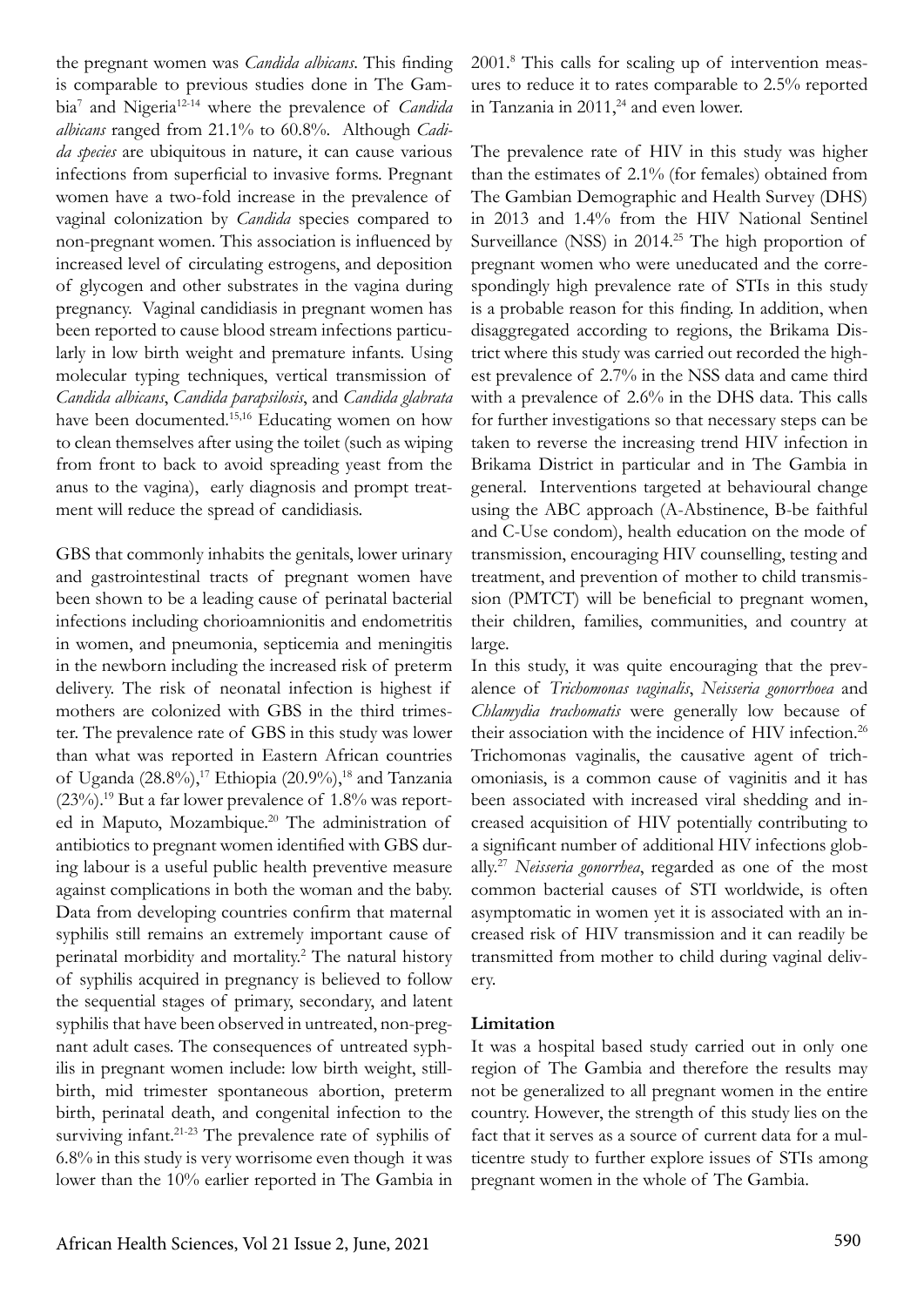### **Conclusion**

We found a high prevalence of STIs among pregnant women attending ANC in the West Coast region of The Gambia. *Candida albicans* was the most prevalent pathogenic agent isolated while *Chlamydia trachomatis* was the least isolated. Public health intervention programmes should be strengthened to promote the sexual and reproductive health of pregnant women in The Gambia. These should include but not limited to the following: health education on the importance of personal hygiene, STIs, their causative agents as well as how to prevent them should be made a priority by health care workers during ANC visits by pregnant women. The spouses of pregnant women who test positive for STIs after routine screening during ANC visits should be treated to avoid continuous re-infection. Active search for symptoms of STIs such as vaginal discharge should be incorporated into the standard ANC package for pregnant women in The Gambia.

### **Acknowledgment**

We acknowledge the kind support of the staff of Brikama District Hospital, Bandung Maternity and Child Health Hospital and Medical Research Council (MRC), The Gambia. Special thanks to all the pregnant women who participated in the study.

# **Conflict of interest**

None declared.

# **References**

1. World Health Organization. Global Health Sector Strategy on Sexually Transmitted Infections 2016- 2021. Available from: http://www.who.int/reproductivehealth/publications/rtis/ghss-stis/en/. Accessed March, 2020.

2. The World Bank. Sexually Transmitted Infections in Developing Countries. Available from http://web. worldbank.org/INTPRH/Resources/STINoteFI-NAL26Feb08.pdf. Accessed March, 2020.

3. World Health Organization. Global Health Risks: Mortality and Burden of Disease Attributable to Selected Major Risks. 2009. Available from http://www.who. int/healthinfo/global\_burden\_disease/GlobalHealth-Risks\_report\_full.p Accessed March, 2020.

4. World Health Organization. Sexually Transmitted Infections (STI). 2019. Available from https://www.who. int/news-room/fact-sheets/detail/sexually-transmitted-infections-(stis). Accessed March, 2020.

5. National Institutes of Health. How do sexually transmitted diseases and sexually transmitted infections

(STDs/STIs) affect pregnancy? 2017. Available from https://www.nichd.nih.gov/health/topics/stds/conditioninfo/infant. Accessed March, 2020.

6. Mullick S, Watson-Jones D, Beksinska M, Mabey D. Sexually transmitted infections in pregnancy: prevalence, impact on pregnancy outcomes, and approach to treatment in developing countries. *Sex Transm Infect*. 2005; 81(4):294-302.

7. Mabey DC, Lloyd-Evans NE, Conteh S, Forsey T. Sexually transmitted diseases among randomly selected attenders at an antenatal clinic in The Gambia. *Br J Vener Dis*. 1984; 60: 331-336.

8. Shaw M, van der Sande M, West B, Paine K, Ceesay S, Bailey R et al. Prevalence of herpes simplex type 2 and syphilis serology among young adults in a rural Gambian community. *Sex Transm Infect*. 2001; 77(5): 358-365.

9. Mboto CI, Fielder M, Davies-Russell A, Jewell AP. Prevalence of HIV-1, HIV-2, Hepatitis C and co-infection in The Gambia. *West African Journal of Medicine*. 2009; 28(1): 306-309.

10. Baldeh A, Isara AR. Knowledge of sexually transmitted infections amongst pregnant women attending antenatal clinics in West Coast Region of The Gambia. *African Journal of Reproductive Health*. 2019; 23(3): 49-56. 11. Hokororo A, Kihunrwa A, Hoekstra P, Kalluvya SE, Changalucha JM, Fitzgerald DW et al. High prevalence of sexually transmitted infections in pregnant adolescent girls in Tanzania: a multi-community cross-sectional study. *Sex Transm Infect*. 2015; 91(7): 473-478.

12. Ekanem EI, Ekott M, Udo AE, Efiok EE, Inyang-Out A. Prevalence of sexually transmitted diseases in pregnant women in Ikot Ekpene, a rural Community in Akwa Ibom State, Nigeria. *Open Journal of Obstetrics and Gynecology*. 2012; 2: 49-55.

13. Usanga V, Abia-Bassey L, Inyang-etoh P, Udoh S, Ani F, Archibong E. Prevalence of sexually transmitted diseases in pregnant and non-pregnant women in Calabar, Cross River State, Nigeria. *The Internet Journal of Gynecology and Obstetrics*. 2009; 14(2).

14. Nnadi DC, Singh S. The Prevalence of genital Candida species among pregnant women attending antenatal clinic in a tertiary health center in North-west Nigeria. *Sahel Medical Journa*l. 2017; 20(1): 33-37.

15. Hay P, Czeizel AE. Asymptomatic Trichomonas and Candida colonization and pregnancy outcome. *Best Pract Res Clin Obstet Gynaecol*. 2007; 121(3):403-409.

16. Bliss JM, Basavegowda KP, Watson WJ, Sheikh AU, Ryan RM. Vertical and horizontal transmission of Candida albicans in very low birth weight infants using DNA fingerprinting techniques. *Pediatr Infect Dis J*. 2008; 27:231-235 PubMed .